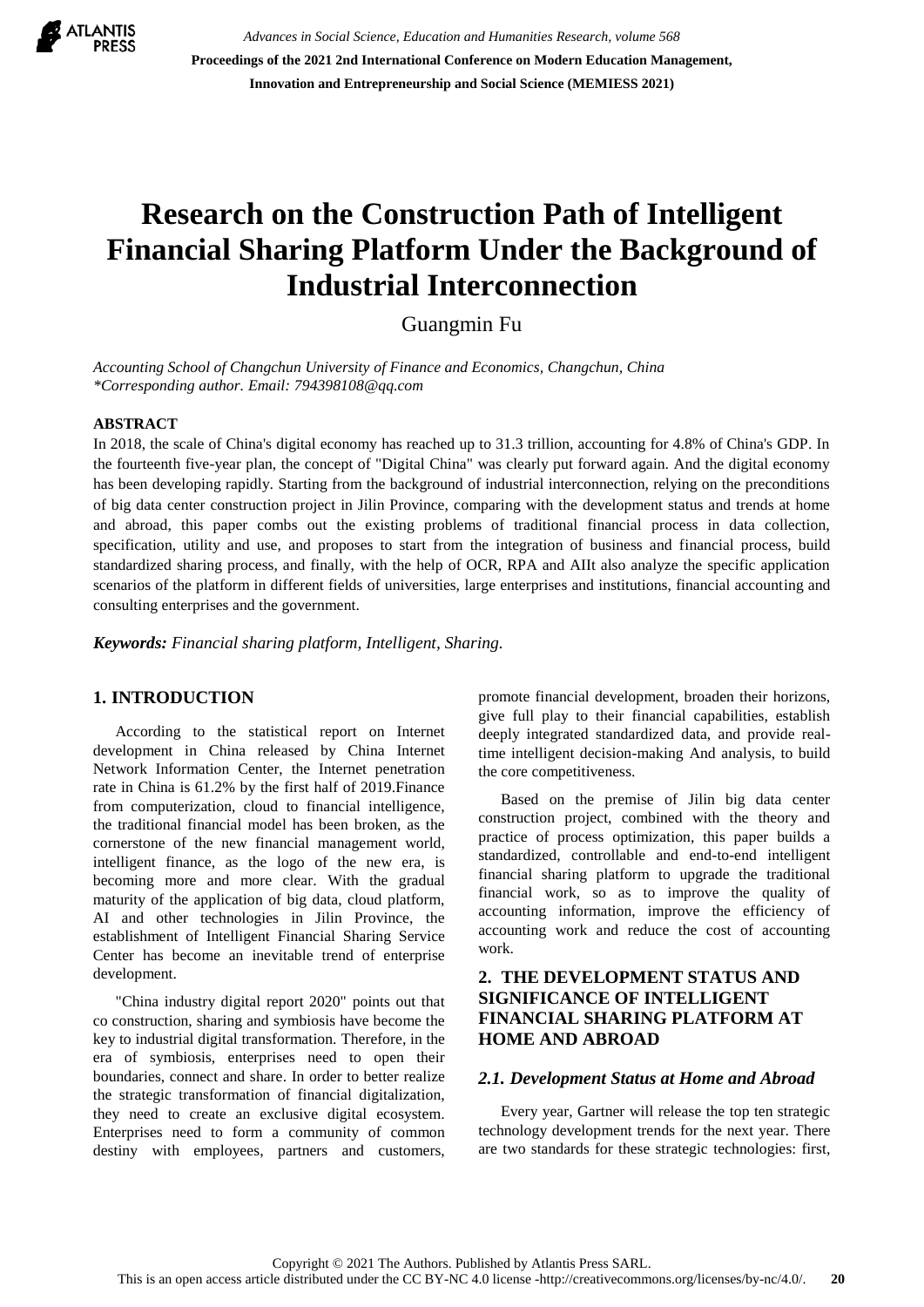some disruptive technologies that will have a profound impact on all industries, all enterprises and human life; second, these technologies may not be fully mature yet. The top ten strategic technologies in 2019 involve three themes of intelligence, digitization and grid, and the top ten strategic technologies in 2020 involve two themes of people-centered and intelligent space. It can be seen that intelligent technology will have a profound impact on all industries and enterprises, and the financial field is no exception. In the era of digital economy with surging new technologies such as "great wisdom moving cloud area", data has become a new factor of production (CPC Central Committee and State Council, 2020), and "using data to endow wisdom in the cloud" has become a new driving force for leading economic development (National Development and Reform Commission and central network information office, 2020).In this context, intelligent finance has become a new thing faced by both academic and practical circles, and its theoretical and practical exploration has become a hot spot in recent two years, which has aroused widespread social concern.

In the field of theoretical research, the 40 year development of accounting informatization in China has experienced three stages: accounting computerization, accounting informatization (narrow sense) and accounting intelligence (Liu Qin and Yang Yin, 2019).Intellectualization and standardization have become the transformation direction of Financial Sharing Service Center (Chen Hu et al., 2017; Li Wenyi et al., 2019; Jia Xiaoqiang et al., 2020). Sharing 4.0 is the intelligent service center, which aims to quickly accumulate big data for enterprise operation, and realize data empowerment, decision support and intelligent service (Liu Dantong, 2018).The intelligent financial platform can be divided into three levels: accounting type, management type and strategic type (Liu Qin and Yang Yin, 2018).In the field of financial practice, the discussion on the construction of intelligent finance is still in a state of dot: some typical intelligent application scenarios in the financial field have been realized, such as intelligent reimbursement, intelligent accounting and intelligent operation services (Tang Yong, 2018), as well as automatic collection and payment (Liu Dantong, 2018), automatic tax declaration, etc; Some possible application directions of intelligent finance are proposed, such as financial forecasting, operation deduction, risk quantification, value optimization, decision automation and information recommendation (Han Xiangdong and Yu Hongyan, 2018);Some preliminary intelligent financial systems began to appear, such as the artificial intelligence accounting system (tarmidi et al., 2018) for small and mediumsized enterprises to solve the problem of intelligent document recognition, and the intelligent reimbursement platform generally provided by domestic manufacturers.

## *2.2. Development Trend*

Literature review and practice show that intelligent finance is a new thing in the field of Finance in recent two years. The top management of relevant departments attaches great importance to the application of new technologies such as blockchain and artificial intelligence in the field of accounting informatization, which is one of the three important tasks that the Ministry of finance will focus on in the next step in the field of accounting informatization. However, the current research only focuses on the concept and thinking of intelligent finance to carry out a preliminary discussion. There are some tentative explorations in the field of practice and some results have been achieved. There are few systematic discussions on the construction of enterprise intelligent finance. Based on the opportunity of "new infrastructure construction" in Jilin Province, this paper systematically explains and discusses the basic framework and construction ideas of building intelligent financial sharing platform. Starting from the background and current situation of intelligent financial research and practice, this paper discusses the definition, characteristics and basic framework of Intelligent Financial Sharing at the theoretical level, and discusses the construction of Intelligent Financial Sharing Platform with an enterprise as an example at the application level The overall thinking and construction path of the project.

### *2.3. Theoretical and Practical Significance*

The importance of Finance in enterprise management is self-evident, and financial data itself is an important indicator and decision-making basis to measure and evaluate enterprise operation performance. With the opportunity of "new infrastructure construction" in Jilin Province, under the background of digital intelligence sharing, this paper discusses the definition, characteristics and mechanism of digital intelligence Financial Sharing from the theoretical level, systematically explains and discusses the basic framework and construction ideas of financial enabling enterprise value creation, redefines the understanding of finance as an information system and decision-making useful theory, and broadens the existing perspective of financial research.

The top management of relevant departments attaches great importance to the application of big data, artificial intelligence and other new technologies in the field of accounting informatization, which is one of the three important tasks that the Ministry of finance will focus on in the next step in the field of accounting informatization. However, the current research only focuses on the concept and thinking of intelligent finance, and there are some tentative explorations in the field of practice, and some results have been achieved.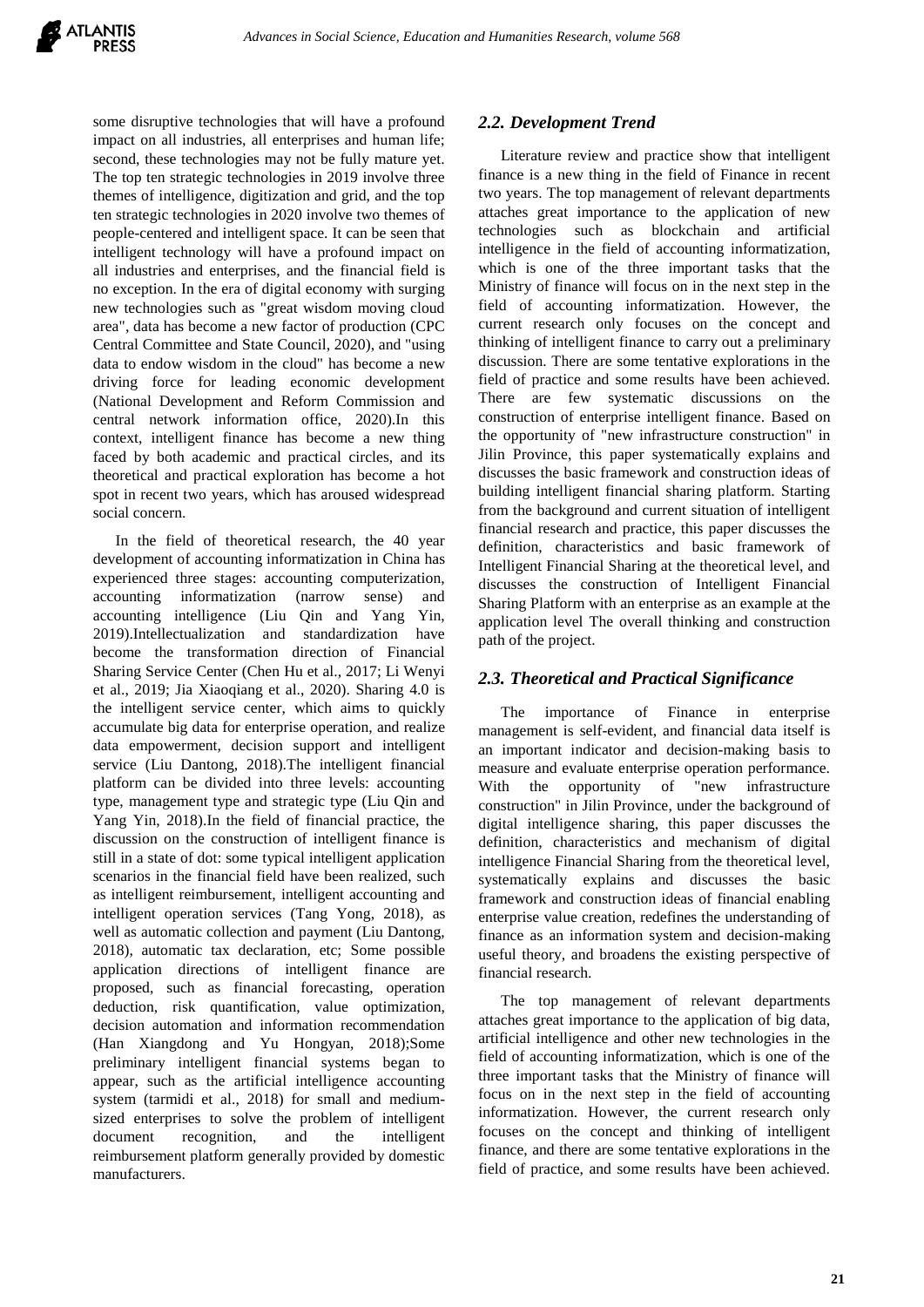With the help of the research results of this topic, it has a good application value in improving the efficiency of the relevant government departments, the value creation ability of enterprises and institutions, and the talent training of university scientific research institutes.

## **3. SORT OUT THE MAIN PROBLEMS EXISTING IN THE TRADITIONAL FINANCIAL PROCESS**

Data collection: the same type of data collection requires a lot of time and manpower. For example: every day, financial personnel download bank slip with different formats from different banking systems, and match a / R and a / P records according to certain rules. Except for a small part that can complete the matching, most of the rest need to communicate with the front desk by phone, e-mail or even to the store for several rounds.

Data specification: Although the traditional financial accounting has standards and standards to follow, data collection is scattered in different places, and enterprises will selectively implement the standards according to their own needs. This directly leads to the data range is not unified, accounting caliber is not unified and other issues, is not conducive to horizontal comparison between enterprises, management is difficult to make correct decisions.

Data utility: the traditional financial department's transactional work (such as auditing vouchers, bookkeeping, reconciliation and statements, etc.) takes up a lot of time, which leads to the failure of the functions that finance should perform, such as supporting the company's strategy, paying attention to changes in the external environment and participating in performance appraisal; the traditional financial accounting system determines the single afterwards orientation of financial work, that is, to wait until after the business occurs Making account books and preparing financial statements lead to the fact that finance can not effectively participate in the process of business management.

Data use: in the account book setting and the use of subjects, the traditional financial personnel did not set and use in strict accordance with the accounting standards and relevant financial systems, and the financial accounting lacked controllability and accuracy, which led to the confusion of accounts, accounts, account tables and other serious inconsistencies, which led to the distortion of financial information and the dislocation of enterprise strategy.

# **4. CONSTRUCTION PATH OF INTELLIGENT FINANCIAL SHARING PLATFORM**

In this paper, with the help of the following methods, combined with theory and practice, scientific and reasonable to build intelligent financial sharing platform. First, through literature review to obtain the theoretical and practical information related to the project research, to provide a scientific theoretical basis for the project; second, research interview method. To investigate the typical successful cases of intelligent financial sharing platform, to do field investigation, to master the first-hand information, is more conducive to the implementation of the results. Using expert interview method, learning from the opinions of relevant professional experts, combined with the opinions of experts in the practical field, to enhance the application value of the research results of this topic; third, process optimization method. In the era of industrial interconnection, the front-end business process is gradually online, so we need to consider using scientific and technological means to match the financial process online, and realize the optimal allocation of financial process. Therefore, in order to achieve the balance between efficiency and quality in the process of optimizing the financial process, this project mainly adopts the process optimization method of considering efficiency (Standardization) and quality (personalization).

First, integrate business and financial processes. After the establishment of the financial sharing platform, it has opened up the information island, and realized the interconnection of shared finance, business finance and Strategic Finance. On the one hand, through financial support business, to ensure that the strategy and planning formulated by the strategic financial department can be implemented in the enterprise; on the other hand, through sharing the data provided by finance and the actual operation of the business department, the use of management accounting tools to generate effective information for strategic financial department reference, improve management efficiency and create value for the enterprise. This part is mainly based on the intelligent means (using  $OCR + RPA + AI$ , etc.) to first classify the business, and then match the standardized financial process to implement the intelligent integration of industry and finance.

Secondly, build standardized sharing process. The root of solving the sharing problem lies in the "Sharing Construction of financial service process", and the realization of sharing first needs process standardization. Specific implementation: first classify the business, and then determine the corresponding system (i.e. standardized transformation, unified coding, employee coding, Department coding, customer coding, supplier coding, entry project coding, etc.), and then